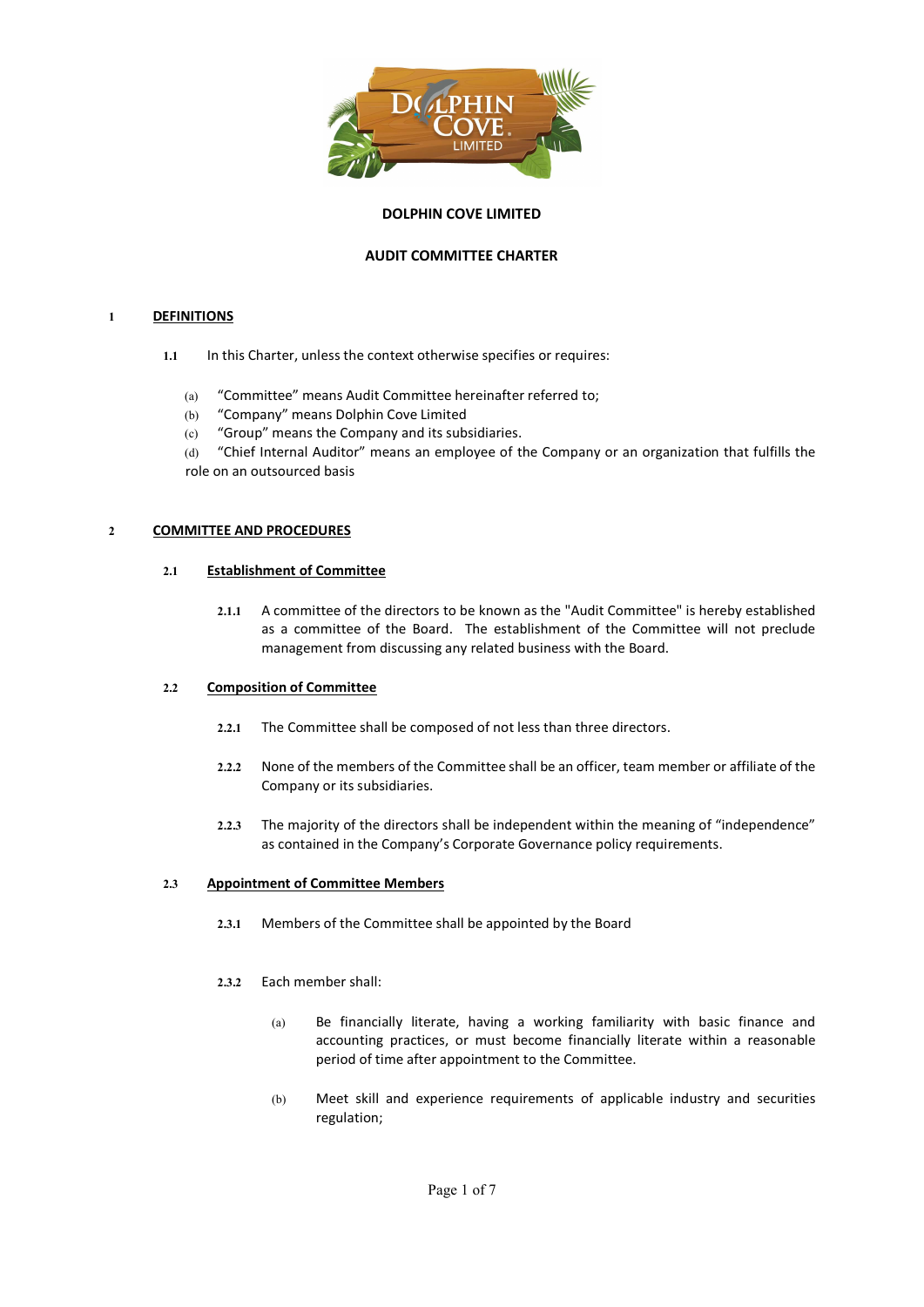- (c) Meet such additional requirements as may be determined from time to time by the Board.
- 2.3.3 At least one member of the Committee shall have accounting or related financial management expertise.
- 2.3.4 A member or the Committee must disclose to the Board if he or she serves on more than three other audit committees.
- 2.3.5 The Board may fill a vacancy that occurs on the Committee at any time.

### 2.4 Chairman and Secretary

2.4.1 The Board will designate one member of the Committee as the Committee Chair. In the absence of the Chairman the Members present shall choose one of their number to act as Chair. The Committee shall appoint a Secretary who need not be a director.

#### 2.5 Meetings

- 2.5.1 The Committee shall meet quarterly or more frequently as the Committee may determine. The time and place of meetings of the Committee and the procedure at such meetings shall be determined from time to time by the members thereof, provided that:
	- (a) A quorum for meetings shall be a majority of the members.
	- (b) A member may participate in a meeting of the Committee by means of any electronic communication facilities as permit all persons participating in the meeting to hear each other and a member participating in such a meeting by such means is deemed to be present at the meeting.
	- (c) Notice of the time and place of every meeting shall be given in writing or by telephone, facsimile, email or other electronic communication to each member of the Committee at least 24 hours prior to the time fixed for such meeting.
	- (d) The affirmative vote of a majority of the members of the Committee participating in any meeting of the committee is necessary for the adoption of any resolution.
- 2.5.2 The Committee shall have separate private meetings with the Independent Auditors, the Chief Internal Auditor (if any) and Management to discuss any matters that the Committee or the persons wish to discuss.
- 2.5.3 The Committee may request any officer or team member of the Group or the Group outside counsel or Independent Auditors to attend a meeting of the Committee or to meet with any members off, or consultants to, the Committee.

#### 2.6 Reporting to the Board

2.6.1 After every meeting the Committee shall report to the Board on matters reviewed by the Committee.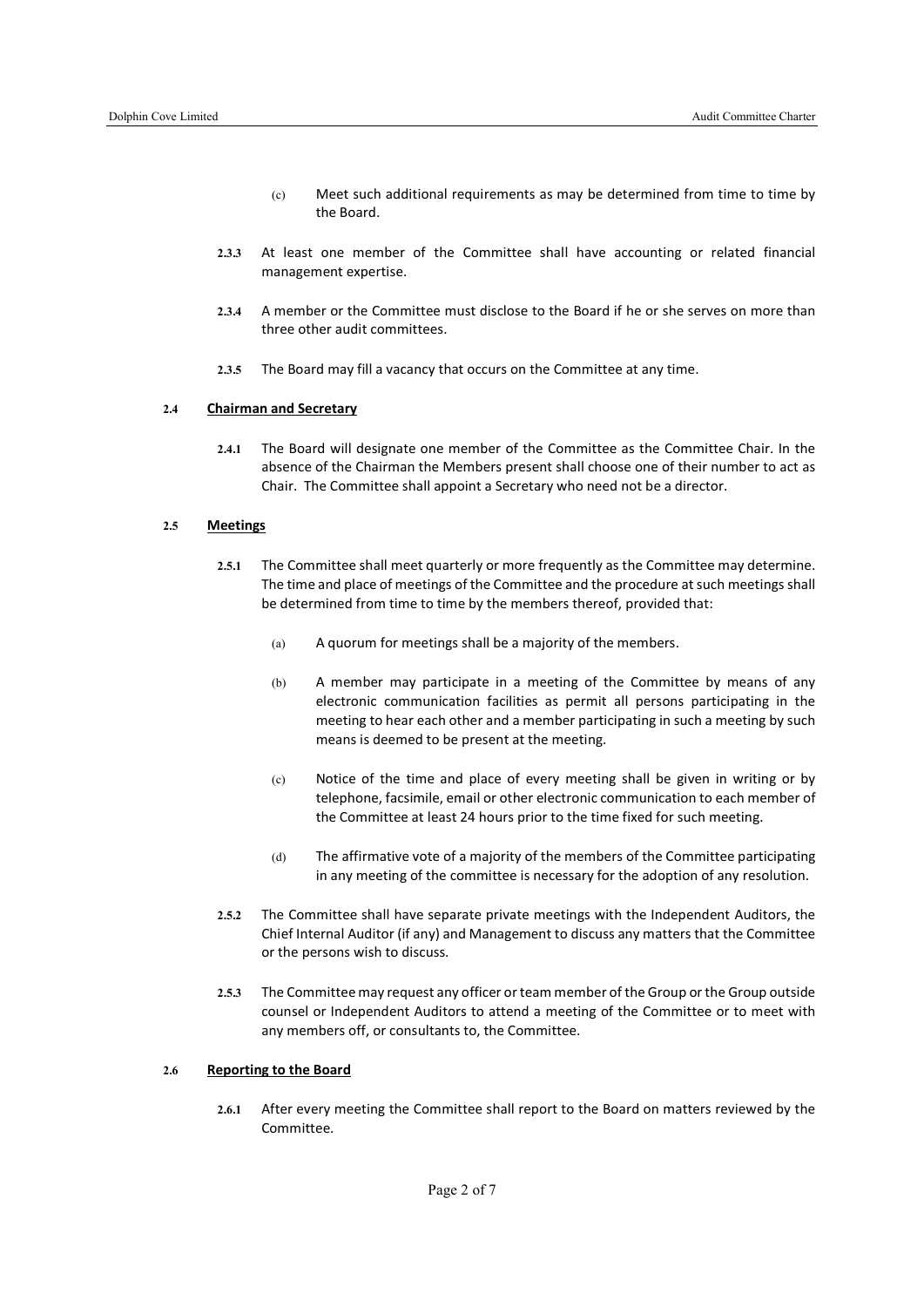2.6.2 The Committee shall submit a report annually to the Board on the work of the Committee during the year in carrying out its responsibilities.

### 2.7 Evaluation of Effectiveness and Review of Mandate

- 2.7.1 The Committee shall annually:
	- (a) Review and assess the adequacy of its mandate and, where necessary, recommend changes to the mandate to the Board for its approval.
	- (b) Evaluate its effectiveness in fulfilling its mandate.
	- (c) Report the results of the performance evaluation to the Board.
	- (d) Be guided by feedback from the Board and its Chairman.

#### 2.8 Relationship with Management

2.8.1 The Committee is expected to establish and maintain free and open communication with members of management relevant to its operation.

### 2.9 Role of Management

2.9.1 Management is responsible for the preparation, presentation and integrity of the Group's financial statements and for maintaining appropriate accounting and financial reporting principles and policies and internal controls and procedures designed to ensure compliance with accounting standards and applicable laws and regulations.

#### 2.10 Role of Independent Auditors

2.10.1 The Independent Auditors are responsible for planning and carrying out, in accordance with professional standards, an audit of the Company's annual financial statements.

### 3 GENERAL SCOPE OF RESPONSIBILITIES AND PURPOSE

- 3.1 The purpose of the Committee is to review the adequacy and effectiveness of and to assist Board oversight of:
	- (a) the integrity of the Group's financial statements,
	- (b) the Group's compliance with legal and regulatory requirements,
	- (c) the Group's compliance with the Code of Business Conduct and Ethics;
	- (d) the Independent Auditors' qualifications and independence,
	- (e) the performance of the Group's internal audit function and Independent Auditors,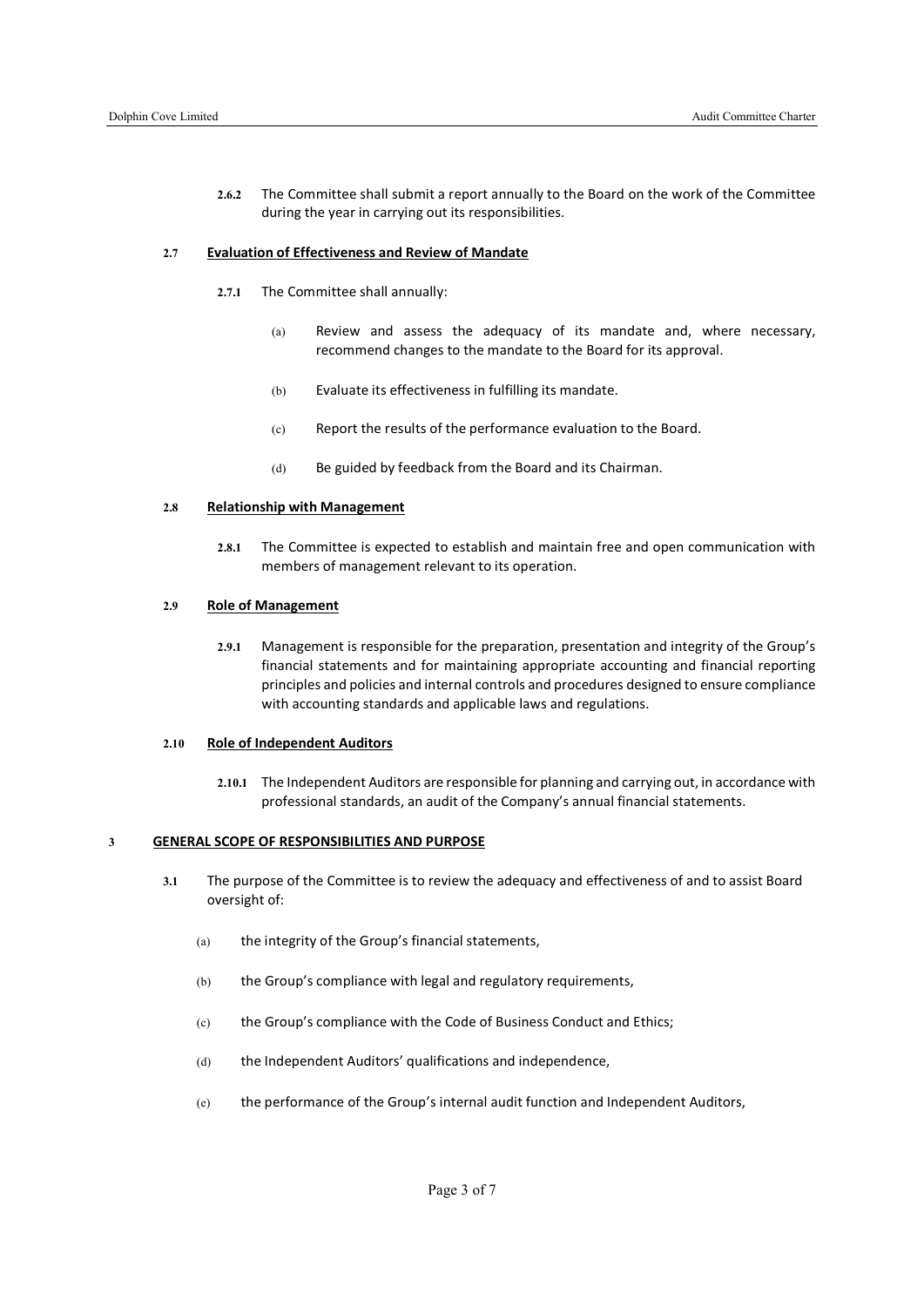(f) internal controls.

#### 4 SPECIFIC RESPONSIBILITIES

#### 4.1 Oversight of Independent Auditors

- 4.1.1 The Independent Auditors are ultimately accountable to the Board and the Committee, which shall have the ultimate authority and responsibility to evaluate their performance, and to recommend their selection and replacement for shareholders' approval.
- 4.1.2 The Committee shall have sole authority to approve all audit fees and terms of engagement, as well as all significant non-audit engagements with the Independent Auditors.
- 4.1.3 At least annually, the Committee shall obtain and review a report by the Independent Auditors describing the audit firm's internal quality-control procedures, any material issues raised by the most recent internal quality-control review, or peer review, or by any inquiry or investigation by governmental or professional authorities, within the preceding six years, respecting one or more independent audits carried out by the firm, and steps taken to deal with any such issues.
- 4.1.4 The Committee is responsible for ensuring that the Independent Auditors submit on a periodic basis to the Committee a formal written statement delineating all relationships between the Independent Auditors and the Group. The Committee shall satisfy itself that the firm of Independent Auditors has complied with Group standards for independence and objectivity.
- 4.1.5 All auditing services (including underwriting comfort letters or statutory audits required for insurance companies) and non-audit services to be provided by the Independent Auditors must be pre-approved by the Committee.
- 4.1.6 The following non-audit services rendered by the Independent Auditors are prohibited unless otherwise pre-approved by the Committee:
	- (a) book-keeping or other related services;
	- (b) financial information systems design and implementation;
	- (c) appraisal or valuation services, fairness, opinions, or contribution-in-kind reports;
	- (d) internal audit services;
	- (e) management functions or human resource consulting;
	- (f) broker or dealer, investment advisor, or investment banking services;
	- (g) legal services and expert services unrelated to the audit; and
	- (h) any other service that governing bodies of accountants determine, by regulation, impermissible.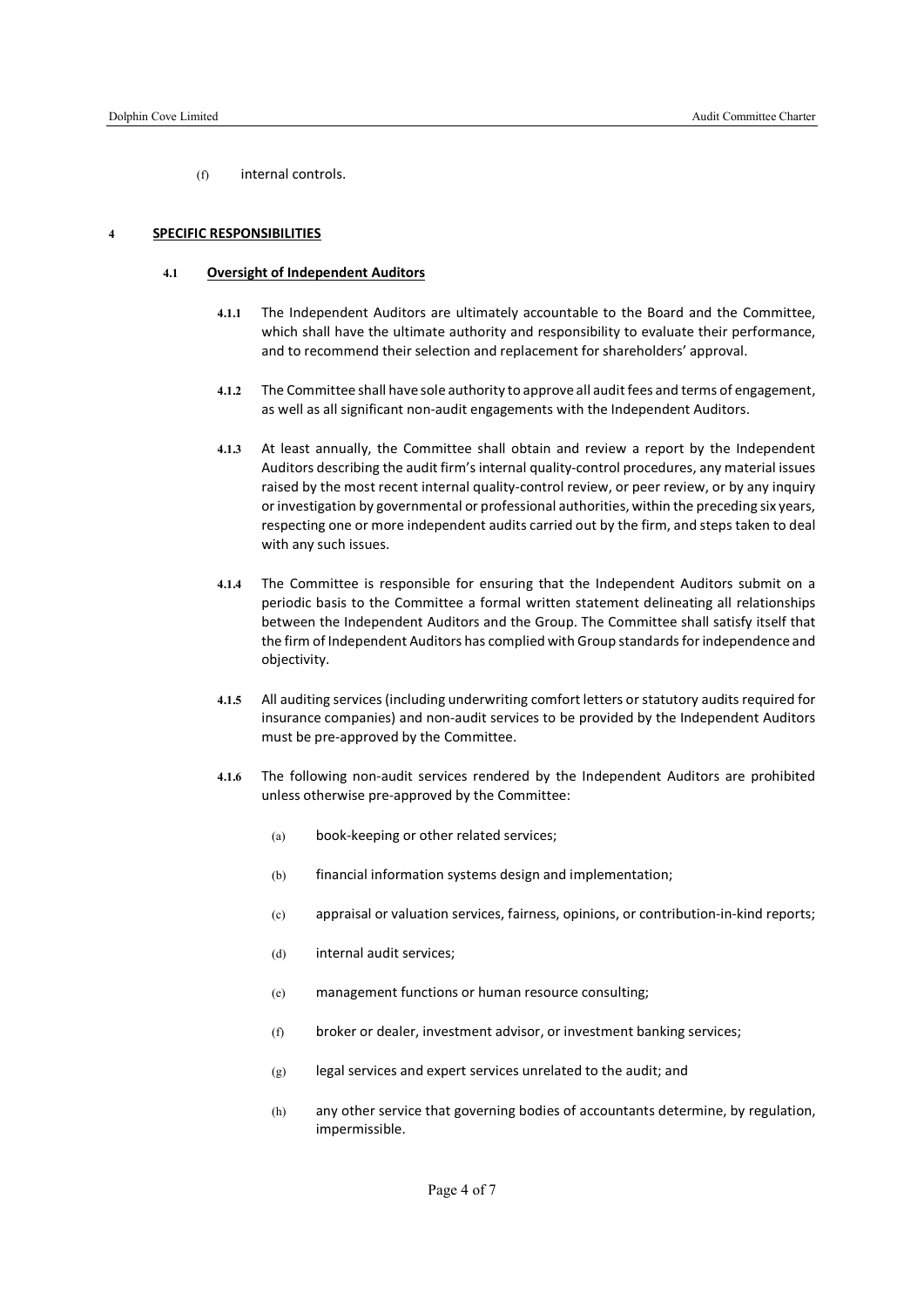4.1.7 The Committee shall review the respective annual audit plans for the Independent Auditors and determine whether audit coverage is cost-efficient and effective.

### 4.2 Financial Reporting

- 4.2.1 The Committee shall:
	- (a) Oversee the work performed by the Independent Auditors, including resolution of disagreements between management and the accounting firm regarding financial reporting.
	- (b) Regularly review with the Independent Auditors any difficulties encountered in the course of their audit work, including any restrictions on the scope of the Independent Auditors' activities or access to requested information, and any significant disagreements with Management- including:
		- (i) any significant accounting adjustments that were noted or proposed by the Independent Auditors;
		- (ii) any communications between the Group and the audit firm respecting auditing or accounting issues presented by the engagement, and
		- (iii) the responsibilities and resources of the Group's internal audit function.
	- (c) Meet and discuss with management the quarterly financial statements, including disclosures and changes in critical accounting policies, and any other attestations required for public reporting.
	- (d) Meet and discuss with the Independent Auditors and with management the annual audited financial statements, including disclosures contained in the annual management's discussion and analysis, changes in critical accounting and actuarial policies, and any other attestations required for public reporting.
	- (e) Review the types of financial information and earnings guidance provided and types of presentations made to analysts and rating agencies, and be satisfied that adequate procedures are in place for the review of the Group's public disclosure of financial information extracted or derived from its financial statements and periodically assess the adequacy of these procedures.
	- (f) Review any new accounting policies for new business transactions and new products.

### 4.3 Internal Controls

4.3.1 The Committee shall: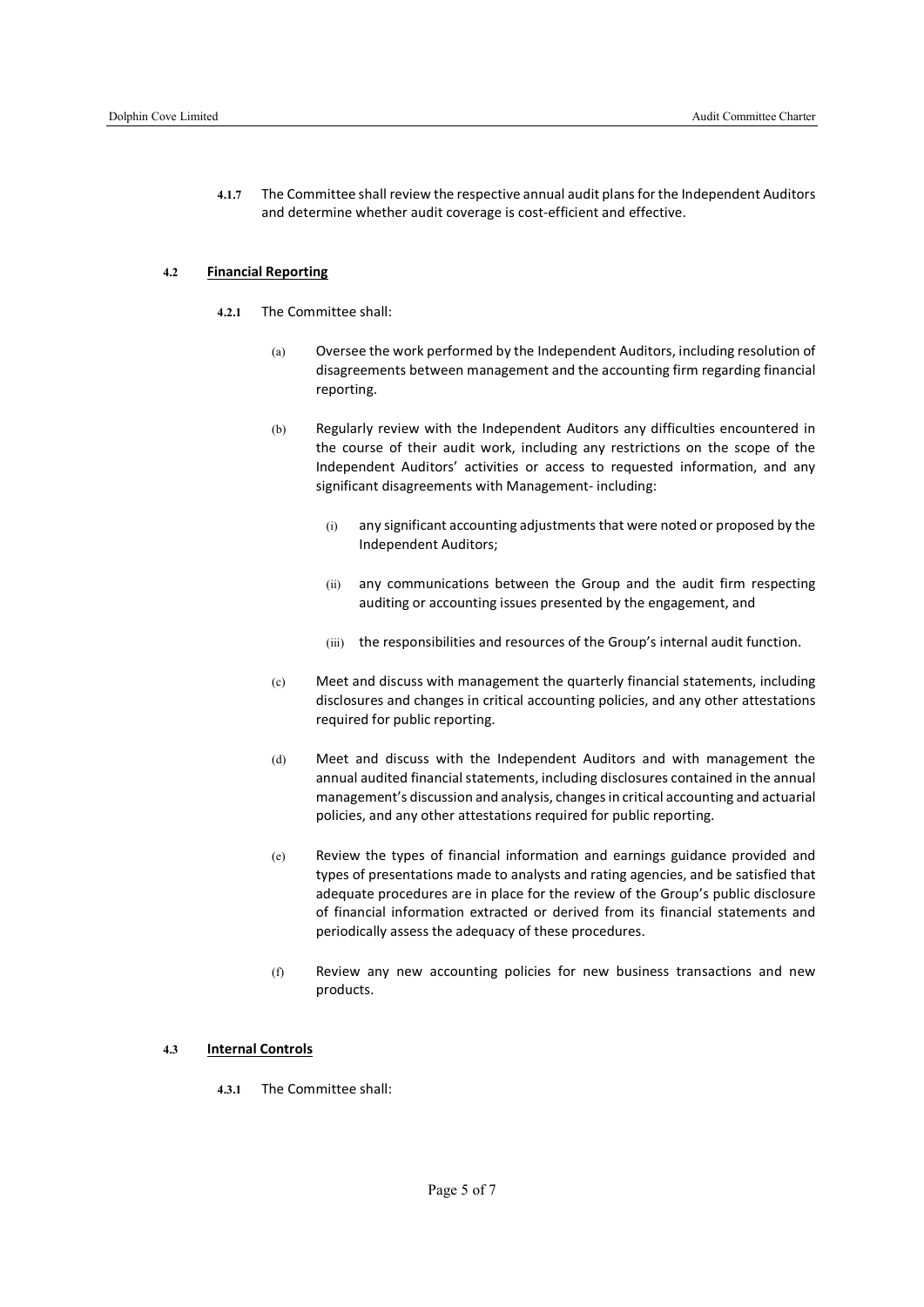- (a) Approve management's plans for implementing and maintaining proper systems of internal control, including internal controls over financial reporting and for the prevention and detection of fraud and error.
- (b) Review, assess and evaluate the adequacy and effectiveness of these systems of internal control and meet with the chief internal auditor to obtain on a regular basis reasonable assurance that the organization has adequate internal controls.
- (c) Review specific reports from Executive Management attesting to:
	- (i) the integrity of the design and operation of the system of internal control over financial reporting relative to material weaknesses which are reasonably likely to adversely affect the Company's ability to record, process, summarize and report financial information; and
	- (ii) the detection of fraud involving management or other team members who have a significant influence over internal controls relating to financial accounting and reporting.

#### 4.4 Internal Audit

- 4.4.1 The Committee shall:
	- (a) Review and concur in the appointment, replacement, reassignment or dismissal of the Chief Internal Auditor.
	- (b) Review the adequacy of Internal Audit Charter.
	- (c) Annually approve the risk-based Internal Audit Plan and satisfy itself that the function has or will have adequate human, technical and financial resources to carry out the Plan.
	- (d) Periodically review results of internal audit activities, including any significant issues reported to management by Internal Audit and management's responses and/or corrective actions and the status of identified control weaknesses.
	- (e) Periodically review, based on work done, the adequacy of the Company's system of internal controls and opportunities for improving systemic control effectiveness.
	- (f) Continually review the performance, degree of independence and objectivity of the internal audit function and adequacy of the internal audit process.
	- (g) Periodically review concerns, if any, regarding difficulties encountered in operating within the terms of the Audit Charter, including access to information, audit scope, staffing and equipment.
	- (h) Determine that there is effective and efficient work co-ordination between the Internal Auditors and Independent Auditors.